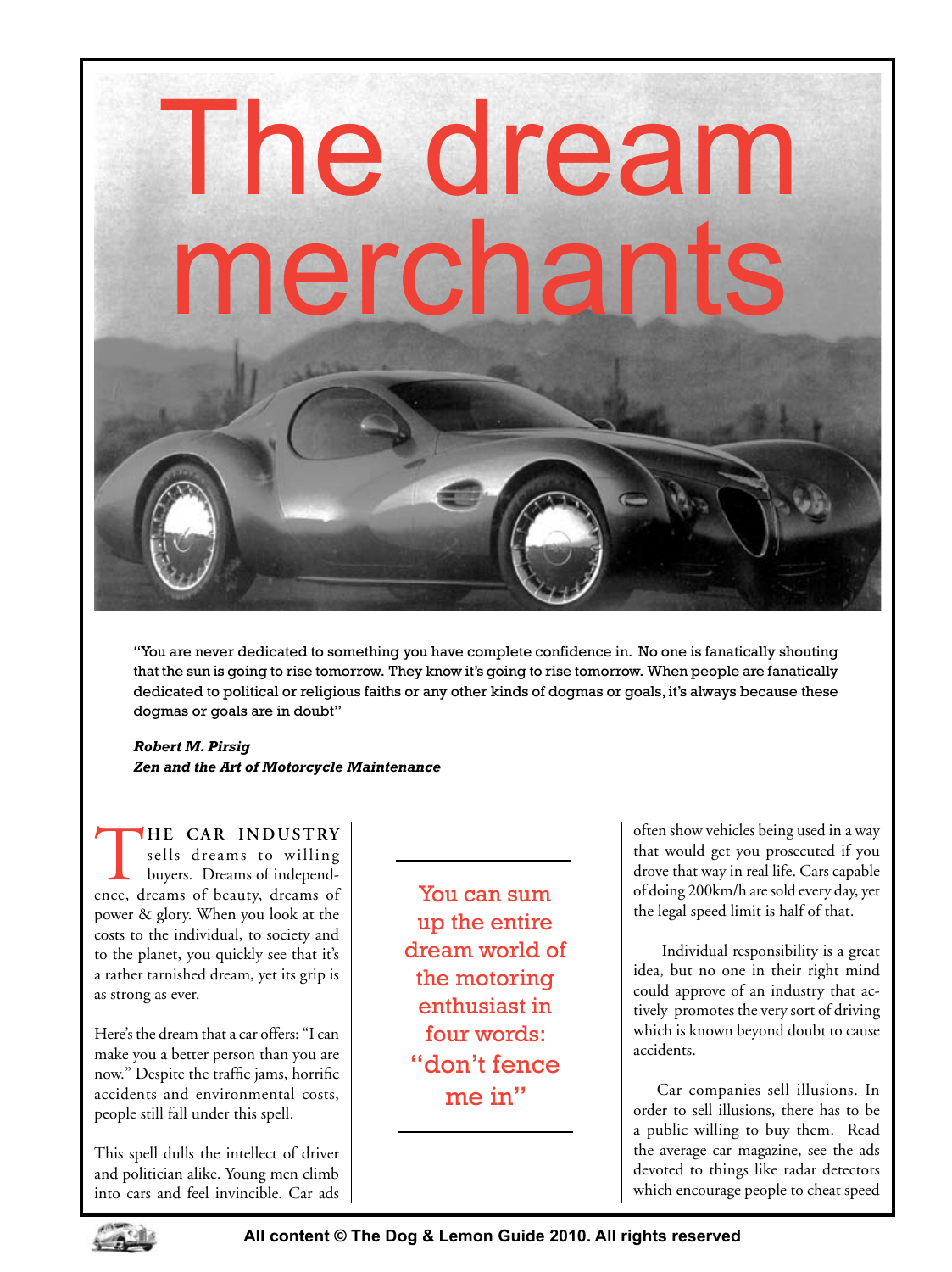laws. Read the rationalisations: 'cars don't kill, bad driving does'.

The dream has many willing buyers. Luxury cars are sold to people who would very much like to believe they are better than average. All the high tech vehicle features such as traction control are as much an ego statement as a serious attempt at road safety.

Any attempt at regulating the car industry or its enthusiastic supporters is met with an incredibly childish response.

Ralph Nader, the man credited with saving millions of lives on American roads, is inevitably portrayed as a fun-spoiler. Attempts to enforce speed limits, the wearing of seatbelts, or virtually any restriction on the rights of drivers to drive anywhere at any speed are often met with howls of outrage by driving enthusiasts.

The reason for people's strong response has got little to do with speed limits or safety devices. You can sum up the entire dream world of the motoring enthusiast in four words: *'don't fence me in.'*

Everyone, from the Dalai Lama downwards, has been fascinated by cars at some stage. It's a healthy and natural curiosity and a manifestation of the human pursuit of happiness.

However, as with sex, desire is healthy, obsession unhealthy. Everything we do deeply affects others around us, and when our interest in cars moves into a 'freedom at all costs' obsession, the rest of the world tends to suffer.

It's not just a small group of nutters who are fascinated by cars, however. Cars may offer only fantasies of power, but there's no shortage of customers

Given the shoddy, unsafe rip-offs that have characterised the car industry almost from the turn of the last century, you'd think that car enthusiasts would hate the people who foist this trash on them.



The police punish motorists for behaving in exactly the same manner as the driver on the car's advertisement

But no, just as junkies see the pusher as their best friend, car freaks see the car companies as some kind of wellmotivated friend who has their best interests at heart.

Motoring journalists strain to say positive things about new cars and rarely seem to notice the faults that everyday motorists have to live with. And after a while motoring writers' articles start to bear a curious resemblance to the shiny ads sitting on the page next to them.

Writers are dreamers too; most car reviewers would be better described as *racing journalists*. Everything they write is judged according to whether it would make a good racing car – one cam is bad, two cams are good, four cams better still.

A car that reliably transports a family to work, school and on holidays is always called *boring*.

According to most reviewers, a good car is one that can out-accelerate a Ferrari and corner at three times the legal speed limit. Just what the hell has that attitude got to do with everyday motoring?

We don't have a problem with people who enjoy racing cars for a hobby, provided it's done safely. But who gave them the right to judge cars on behalf of the average motorist?

Further, the exciting cars are also generally either expensive or unreliable, or both. When the reviewers are raving about the latest Alfa Romeo sportscar, it never occurs to them that this dream car may be some poor sod's nightmare in two years' time.

Some cars run well for hundreds of thousands of kilometres, some don't.

Whereas most reviewers are concerned with a vehicle when it is shiny and new, we are concerned with the car both when it is new, and when it is old or ageing.

Some motoring journalists are just reporters doing their job as best they can. However, many motoring journalists start out as racing enthusiasts who write about their hobby and then gradually mutate into little pilot fish who willingly swim alongside the sharks that run the car companies. It's never far from their immediate consciousness that if the car companies die, they die too.

What is truly amazing is how blind enthusiasts are to the sheer nastiness of the car industry. Aside from the obvious links between the German car industry and Hitler, the Ford Motor Co, General Motors and a host of American car magnates were active supporters of the Nazis.

The American Great Lakes were virtually killed dead by industrial pollution, much of it caused by the companies that chrome plated all those lovely 1950s car bumpers and hood ornaments.

Those who warmly greet the news of a new model from Ferrari and General Motors should remember the utter disregard both Ferrari and GM held for their customers.

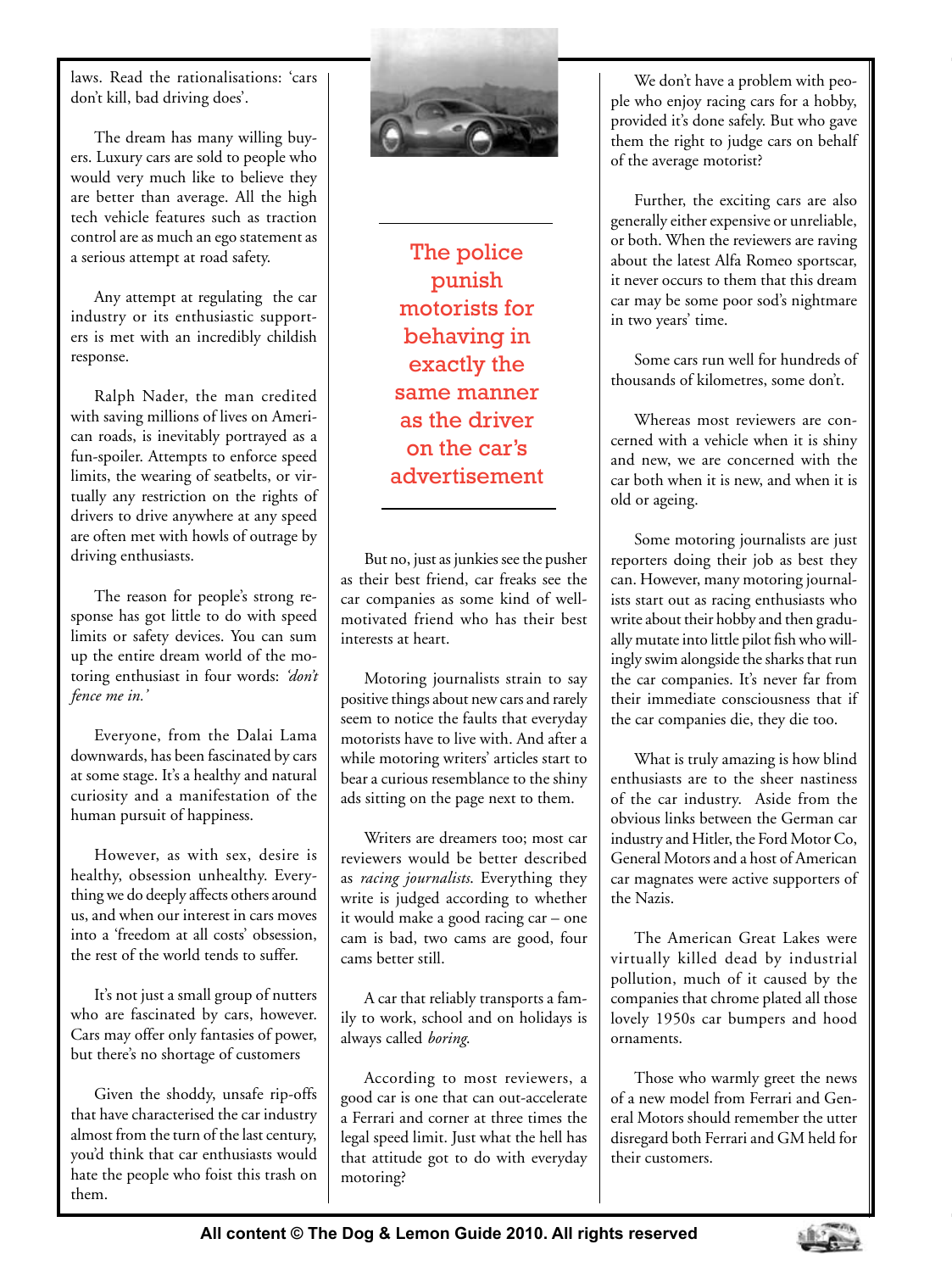Enzo Ferrari – another Fascist party member – saw his customers as rich idiots who were there solely to finance his racing activities. Many new Ferraris were knowingly sold in appalling condition.

Anyone who seriously believes that car companies can be trusted to regulate themselves should search the web for the article *Pinto Madness.*

The reason people are so blind to the bad points of cars is, quite simply, *romance*.

It's like the cowboy myth. Cowboys bore little resemblance to the characters in Westerns; they led poorly paid, miserable lives and often died young from ailments like infected compound fractures and influenza.

And yet the image people want is of happy cowboys sitting around a campfire playing the guitar and singing *Home on the Range*. The myth goes on because people want it to go on.

The same applies to cars. We don't see the steel, the polluted factories and the road carnage; we gaze at the sensual red Ferrari and feel the myth of freedom.

Unfortunately, the freedom myth requires vast open spaces, and when millions of people all try and live the dream at once, you get the modern Americanised world – overcrowded, polluted, frightening and above all, frustrating.

Modern cars are capable of cruising at speeds that only a racing car could achieve in the 1930s, yet the reality of car ownership is generally a series of short trips and frustrating delays.

The dream continues as if the world were one big unpolluted road, just waiting for the dreamer in his dream car.

 However, when push comes to shove, the most practical way to move people around is to organise an efficient public transport system, yet such sys-



many motoring journalists start out as racing enthusiasts who write about their hobby and then gradually mutate into little pilot fish who willingly swim alongside the sharks that run the car companies. It's never far from their immediate consciousness that if the car companies die, they die too.

tems are always strongly resisted by both the motoring press and car enthusiasts because they break the dream.

Public transport means you're no longer in control of your life. You sit as a passive passenger while someone else controls your journey. You have to share the transport with other people you don't like.

Many people would rather die than face that •

## Cars & the six basic needs

**"**Cars represent the most emotional purchase a human ever makes. Nothing counts in an individual's life as much as a car. A car is freedom, mobility, it's accessible, everybody can get one. You do things to a car. You give it a nickname. People don't have nicknames for their house, but they have nicknames for cars. They're reluctant to leave it sometimes, there's almost a bereavement when it breaks down. When it does break down, there's a terrible resentment. 'You're letting me down.' It's still a mechanical device, but they treat it in almost a humanistic way. It becomes a friend of the family **"**

*Martin Goldfarb Canadian car researcher*



The psychologist Erich Fromm spoke of five basic needs that everyone shares:

1) **A need to know who we are and where we fit in**

2) **A sense of unity and grounding**

3) **A need to have an 'object of devotion'**

4) **A need to feel effective**

5) **A need for stimulation and excitation**

We'd like to add one of our own: 6) **A need for attention**

The interesting thing about cars is that for many people, cars may provide some or all of the six basic needs – that's the reason that cars are so important. No other object in their lives comes close to being so important .

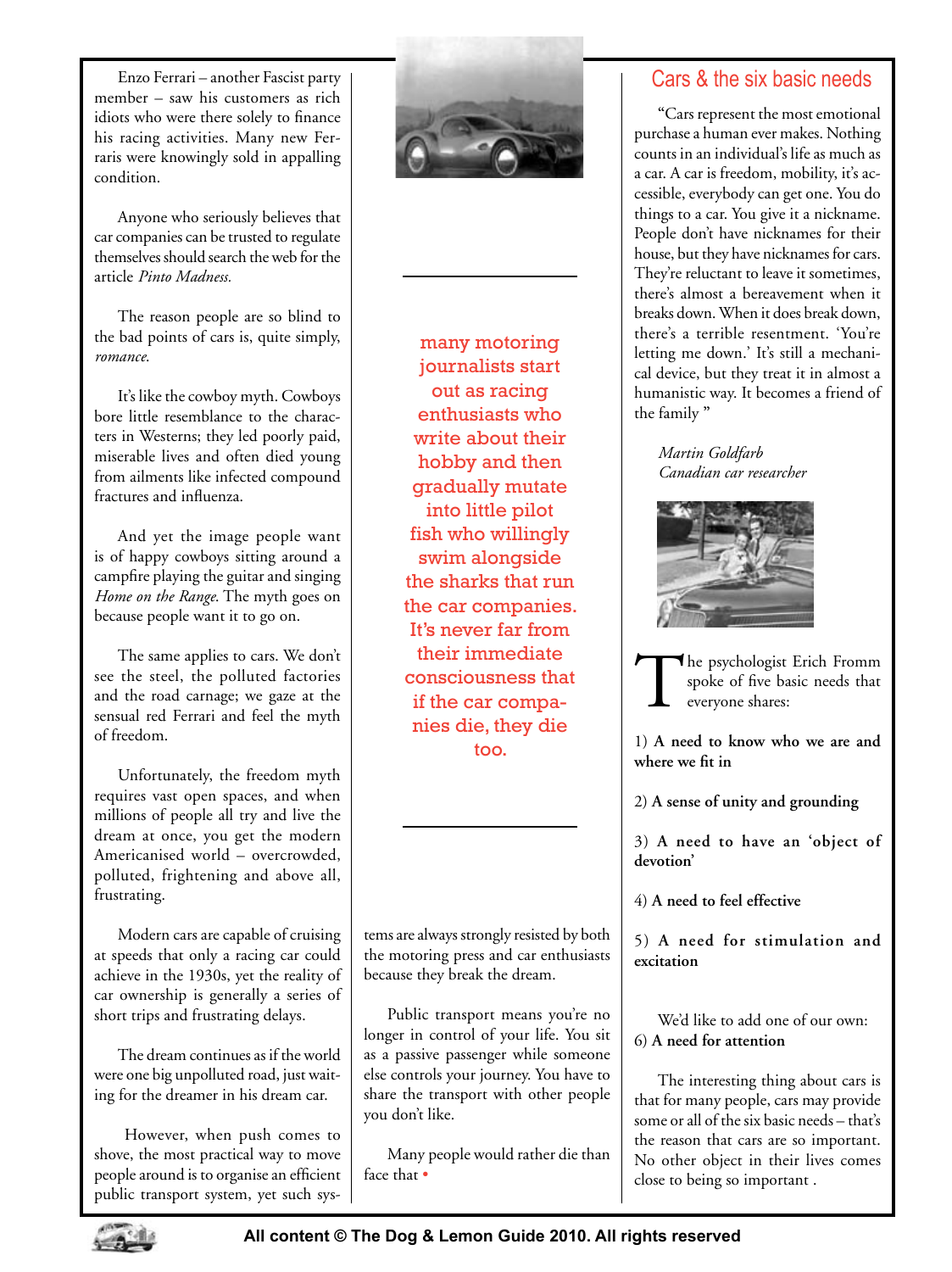Let's look at cars and what they mean to us:

1) **A need to know who we are and where we fit in**. Humans have come to dominate the planet because they have learned to work together in groups. Because these groups have been a critical factor in our survival as a species, we take group membership very seriously.

The old tribes may have all but disappeared, but the basic tribal principles are still going strong. The old tribal relationships exist intact within our 'peer group', and within this group we play out roles that are millions of years old. If you ever doubt the strength of the human tribal instinct, try doing something that your peer group does not approve of. The businessman who dyes his hair green, or the punk rocker who suddenly cleans up and puts on a business suit is likely to be instantly rejected by the very people he needs to survive. This rejection can be very painful.

By buying a car that represents our group, or the group we would like to be part of, we demonstrate our belonging, which gives a feeling of membership and, often, status within that group. The businessman with his new BMW is an obvious example of this, but there are other less obvious but equally true examples.

Young working class males, for example, will deliberately drive rough old cars in order to gain status within their peer group, which demands antisocial or challenging behaviour from its members. As they grow older, more wealthy members of the same group will drive large Australian or American V8s with beautiful paint jobs to show membership of a modified version of the same 'club'.

An elderly middle class lady might tell you that she just wants a cheap and reliable car to get her to the shops and bowling club, but that is not strictly true in most cases.



the dream continues as if the world were one big unpolluted road, just waiting for the dreamer in his dream car

She also wants a car that will not cause her embarrassment when she parks it at her friends' places or at her peer group's communal areas such as the bowling club. She probably wants something clean and shiny and neat, in order to fit comfortably inside a peer group that demands cleanliness and neatness of its members. Try offering the punk rocker the old lady's car, or try offering the old lady the punk rocker's car and you will see once more that practicality is a very small part of our relationship with cars.

2) **A sense of unity and grounding** – A parent holding a newborn baby often feels a deep sense of union – "I am you, you are me, we are one".

We also may get this feeling lying in the arms of a loved one, a mystic may get it when praying or you yourself might get a sense of unity and grounding while watching a beautiful sunset at the beach. However we achieve it, this sense of unity and grounding is very important to us; it's the aim of virtually every religious and philosophical path, and once we have experienced it, we know exactly how we wish to live, even if we fail to achieve this wish.

When we're feeling grounded we feel calm and settled. The opposite of a sense of unity and grounding is conflict and confusion – 'spinning out'. Yet deep down, even people who habitually 'spin out' have a craving for peace and calm certainty.

If you're not getting an ongoing sense of union from meditation, you can get a quick fix from a car – try taking a convertible out with the softtop down along a long, open road at sunset. Aside from feeling your cares blow away with the wind, you will often get a sense of unity and sometimes grounding that may last for a long time after the journey ends.

3) **A need to have an 'object of de**votion' – We all love certain people and wish to be around them. Also, however, we love certain environments such as our favourite garden, fishing spot or beautiful park. We often have certain objects such as a favourite cat, tool or painting. All of these objects have the same function of being people or things that we are in some way devoted to.

When you see the amount of money that goes into making cars look beautiful, you can see instantly the role that cars have as objects of devotion. Young men – often before and after they get their other objects of devotion – such as girlfriends – will spend thousands of dollars and every spare moment making their car into a living, powerful, beautiful object.

4) **A need to feel effective.** Even if we spend half our day stuck in traffic jams, we still fall for TV ads that show cars speeding down empty beaches or cruising sedately down picturesque country lanes. Why? Because even if we have nowhere to go, cars give us the option to go where we like, and that's very important to us. We come into this world virtually completely powerless, and much of our childhood is spent under the control of adults. Thus, we crave control over our lives.